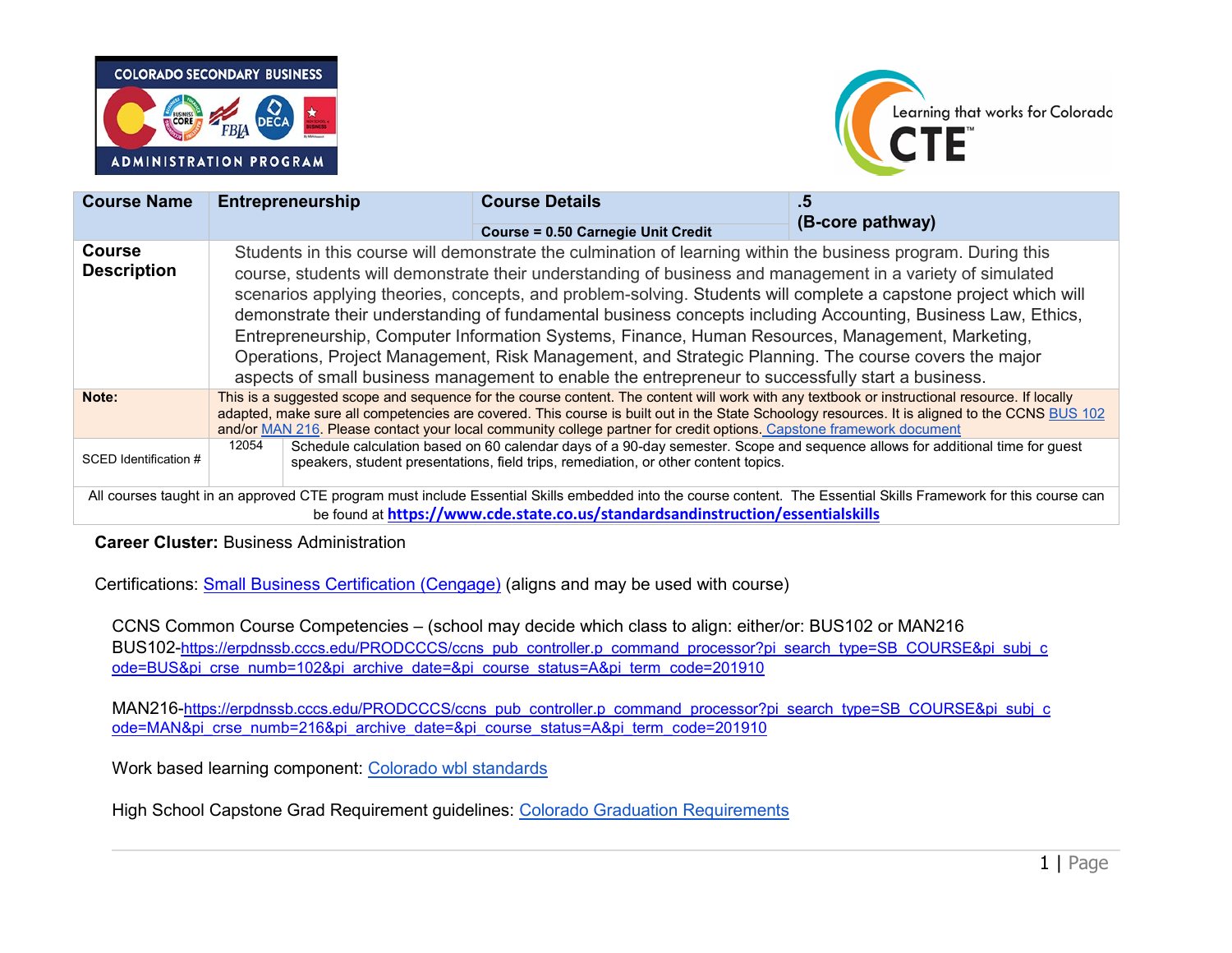



**CLEP: Principles of Management:<https://clep.collegeboard.org/business/financial-accounting>**

**Standards Alignment: NBEA national standards for entrepreneurship:<https://www.nbea.org/newsite/curriculum/standards/entrepreneurship.html>**

[http://www.corestandards.org/assets/CCSSI\\_ELA Standards.pdf](http://www.corestandards.org/assets/CCSSI_ELA%20Standards.pdf) <http://www.cde.state.co.us/standardsandinstruction/coloradostandards> **-FBLA**: FBLA.org **-DECA:** deca.org

**-PWR:** Postsecondary and Workforce Readiness <http://www.coloradostateplan.com/Counseling/Crosswalk-PWR.PDF>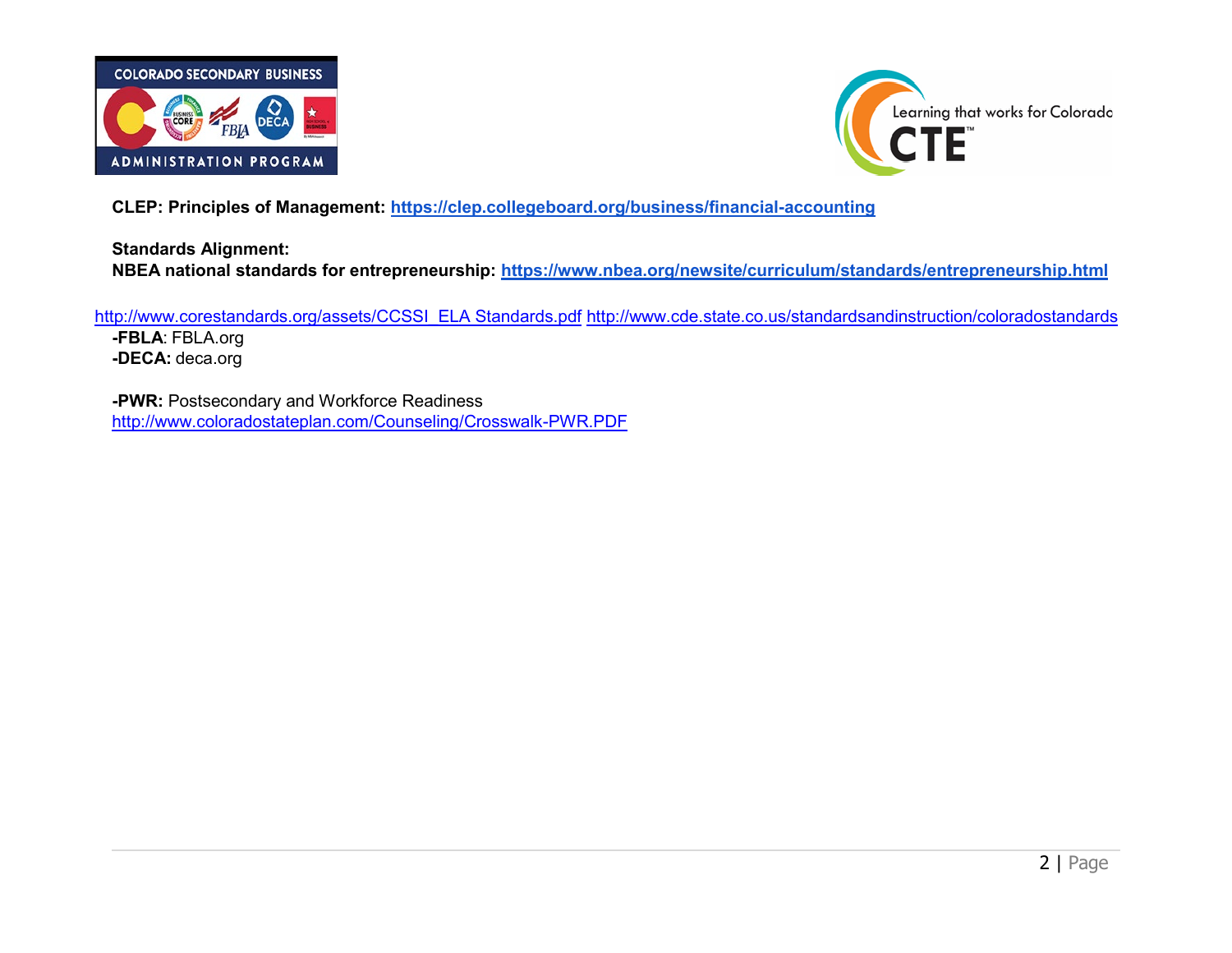



| <b>Unit</b>                    | Competenci                                                                                           | <b>Evidence Outcomes</b>  | <b>DECA/FBLA/JA</b>        |  |
|--------------------------------|------------------------------------------------------------------------------------------------------|---------------------------|----------------------------|--|
| <b>Topic</b>                   | <b>es</b>                                                                                            |                           | <b>Connection and</b>      |  |
| (Skill                         | <b>Objectives</b>                                                                                    |                           | <b>Classroom Resources</b> |  |
| area)                          |                                                                                                      |                           |                            |  |
| <b>Entrepreneurial Mindset</b> | Colorado high school graduates demonstrate the knowledge and skills (competencies) needed to         |                           |                            |  |
|                                | succeed in postsecondary settings and to advance in career pathways as lifelong learners and         |                           |                            |  |
|                                | contributing citizens. The entrepreneurial mindset and entrepreneurial skills are necessary not only |                           |                            |  |
|                                | for students who will become business leaders, but also for individuals working in the increasingly  |                           |                            |  |
|                                | competitive corporate world.                                                                         |                           |                            |  |
|                                | 1. Examine personal skills,                                                                          | <b>Students can:</b>      | https://www.16personaliti  |  |
|                                | strengths, talents, hobbies and work                                                                 | a- Complete an interest   | es. com/free-personality-  |  |
|                                | experience for business ideas.                                                                       | inventory and personality | <u>test</u>                |  |
|                                |                                                                                                      | assessment                |                            |  |
|                                |                                                                                                      |                           | http://www.humanmetrics.   |  |
|                                |                                                                                                      |                           | co m/entrepreneur          |  |
|                                |                                                                                                      |                           |                            |  |

| determines<br><b>Opportunities</b><br>the feasibility of ideas, markets, ventures, etc.<br><b>Students can:</b><br>1. Seek out opportunities to develop<br>and offer new products and<br>a- Identify a clear<br>services and/or improve,<br>entrepreneurial opportunity.                                                 |  |
|--------------------------------------------------------------------------------------------------------------------------------------------------------------------------------------------------------------------------------------------------------------------------------------------------------------------------|--|
|                                                                                                                                                                                                                                                                                                                          |  |
|                                                                                                                                                                                                                                                                                                                          |  |
| b- Acquire information about<br>streamline, reinvent work<br>the marketplace and the<br>processes.<br>1.1. Identify changes in tastes,<br>industry related to selected<br>business concept(s).<br>preferences and trends as they<br>are evolving.<br>1.2. Identify needs, wants and problems<br>as<br>they are changing. |  |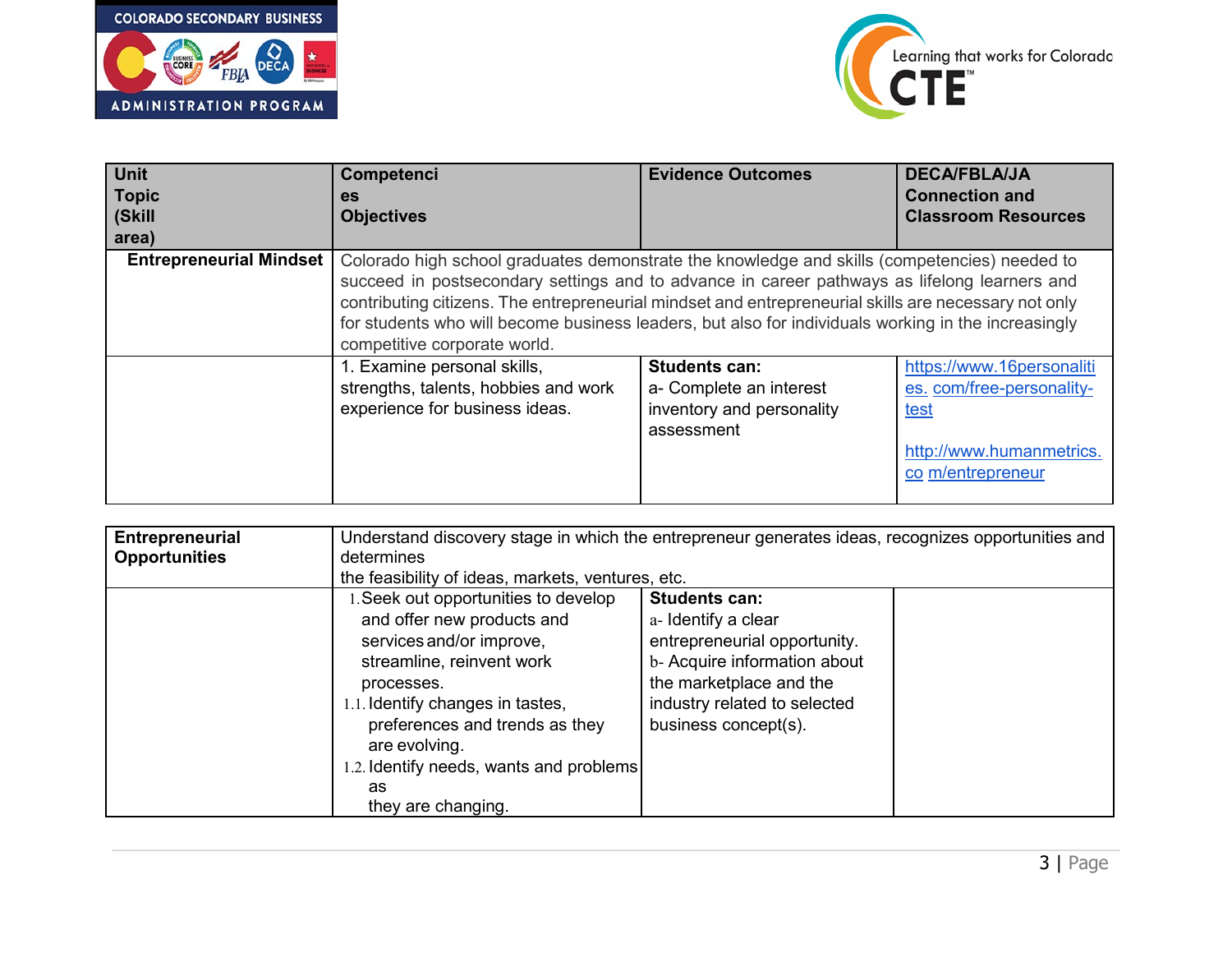

 $\parallel$ 



| 1.3. Identify smaller niche markets      |                                  |                           |
|------------------------------------------|----------------------------------|---------------------------|
| within larger markets.                   |                                  |                           |
| 1.4. Identify the types of external      |                                  |                           |
| information available to assist          |                                  |                           |
| identifying potential for                |                                  |                           |
| business start-up and growth.            |                                  |                           |
| 2. Evaluate opportunities. Maintain fit  | <b>Students can:</b>             | <b>Environmental Scan</b> |
| between business concept and             | a- Conduct an environmental      | and SWOT                  |
| opportunity. Accurately evaluate and     | scan to obtain marketing         | http://www.cpshr.us/workf |
| justify which identified business        | information.                     | or                        |
| opportunities have the greatest          |                                  | ceplanning/documents/To   |
| possibility of economic success.         |                                  | olK itEnvScanSWOT.pdf     |
| 3. Conduct market analysis and           | <b>Students can:</b>             |                           |
| customer profiling. Identify significant | a- Demonstrate research to       |                           |
| consumer trends creating                 | support the viability of the     |                           |
| opportunities for business local,        | idea. b- Provide a target        |                           |
| regional, national and international.    | market analysis.                 |                           |
|                                          | c- Create an industry analysis.  |                           |
| 4. Determine unique selling              | <b>Students can:</b>             |                           |
| proposition.                             | a- Prepare a concise             |                           |
|                                          | summary of the venture.          |                           |
|                                          | b- Explain how the product       |                           |
|                                          | or service will work and         |                           |
|                                          | how it is innovative.            |                           |
|                                          | c- Identify competition and      |                           |
|                                          | describe strategy for            |                           |
|                                          | meeting or beating.              |                           |
|                                          | d - Create a competitor analysis |                           |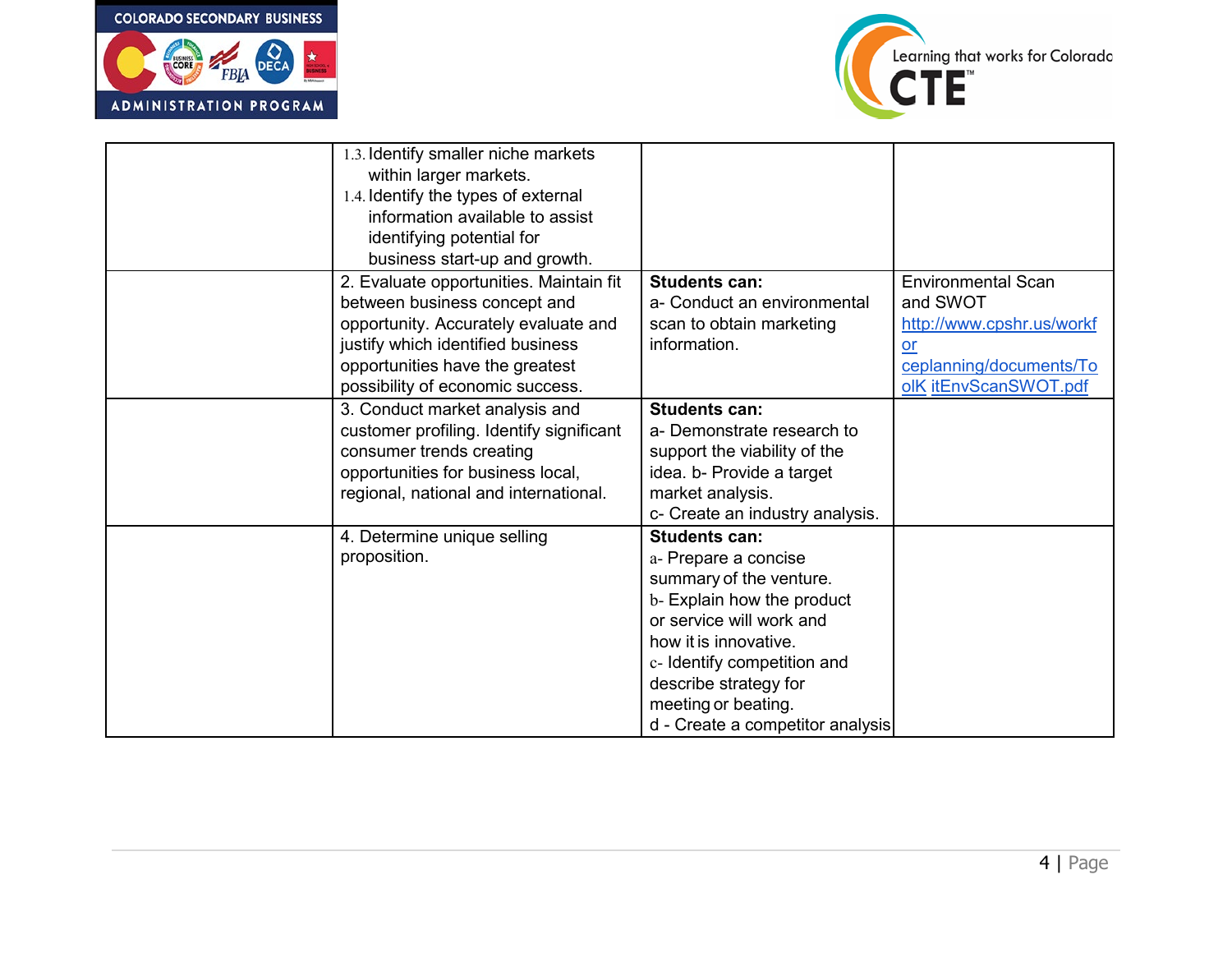| <b>COLORADO SECONDARY BUSINESS</b> |                                                                                                                                               |                                                                                                                                           |                                                                                                                                                                                                                                      |
|------------------------------------|-----------------------------------------------------------------------------------------------------------------------------------------------|-------------------------------------------------------------------------------------------------------------------------------------------|--------------------------------------------------------------------------------------------------------------------------------------------------------------------------------------------------------------------------------------|
| E BUSINESS<br>DEC/<br>FBIA         |                                                                                                                                               |                                                                                                                                           | Learning that works for Colorado<br><b>CTE</b>                                                                                                                                                                                       |
| <b>ADMINISTRATION PROGRAM</b>      |                                                                                                                                               |                                                                                                                                           |                                                                                                                                                                                                                                      |
| <b>Ethics</b>                      | 1. Students will be<br>knowledgeable and ethical<br>decision makers as they<br>fulfill their roles as<br>consumers, workers, and<br>citizens. | <b>Students can:</b><br>Identify personal ethics<br>a-<br>principles and areas for<br>growth.<br>b - Entrepreneurial ethics<br>case study | <b>DECA Role Play</b><br>https://www.deca.org/wp-<br>content/uploads/2014/08/<br>HS BLTDM Web Sampl<br>e.pdf<br>http://www.deforest.k12.wi<br><u>.u</u><br>s/cms files/resources/BLT<br>M 2014 District Event 1.<br>$\underline{df}$ |

| <b>Project Management</b> | 1. Demonstrate understanding<br>of the fundamental<br>knowledge, terminology,<br>and processes of Project<br>Management. | <b>Students can:</b><br>a- Project Management<br>Tool (GANTT Chart, etc.) | Downloadable<br><b>GANTT Chart</b><br>FblaTemplate<br>https://www.smartsheet.co<br>m/ blog/where-do-you-<br>find-best<br>-gantt-chart-spreadsheet-<br><u>tem</u><br>plates |
|---------------------------|--------------------------------------------------------------------------------------------------------------------------|---------------------------------------------------------------------------|----------------------------------------------------------------------------------------------------------------------------------------------------------------------------|
|---------------------------|--------------------------------------------------------------------------------------------------------------------------|---------------------------------------------------------------------------|----------------------------------------------------------------------------------------------------------------------------------------------------------------------------|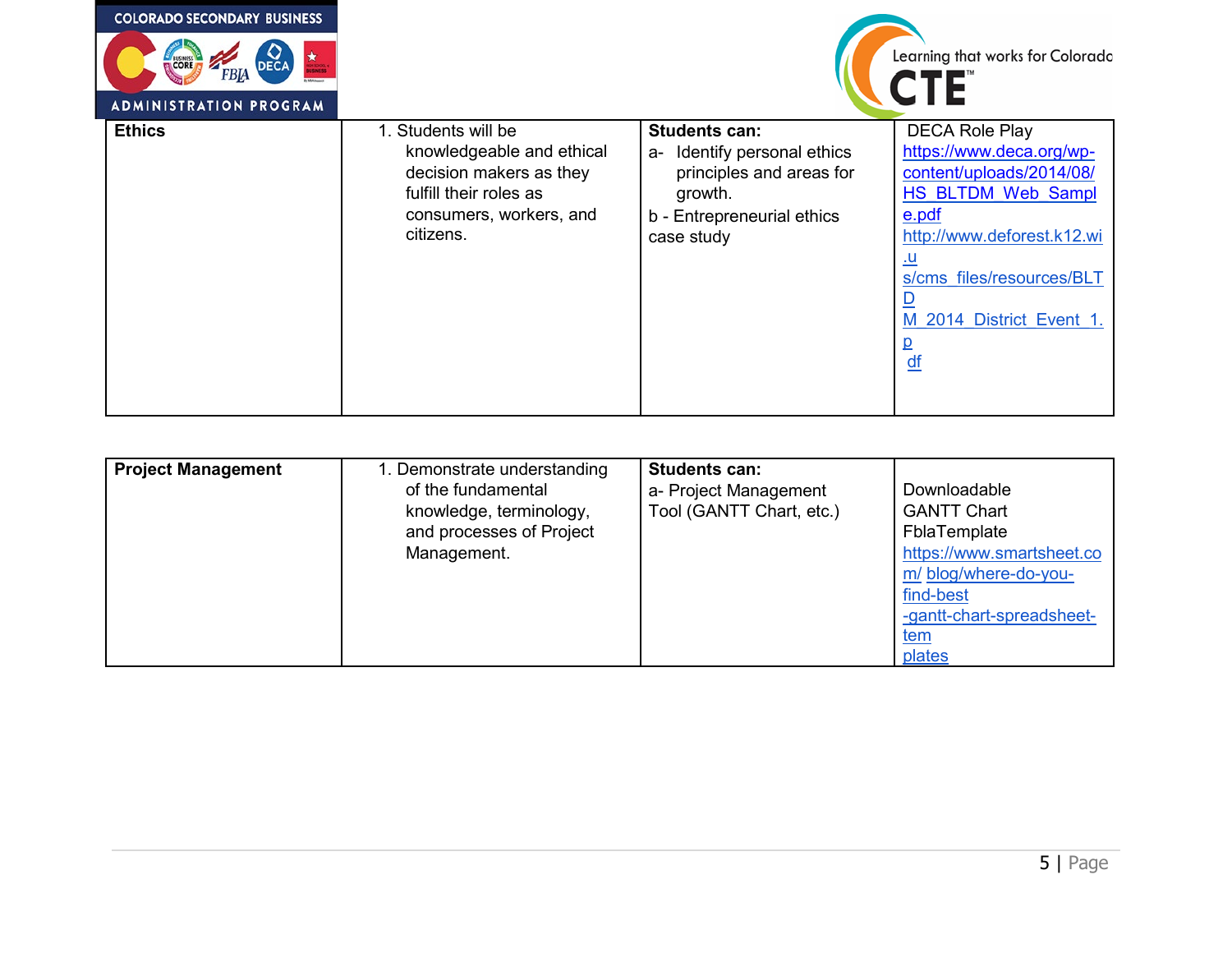



| Element 1: Strategic Planning 1.<br><b>CCCS</b><br><b>Standard</b><br><b>Competency</b><br>IV.<br>Prepare a<br>comprehensive<br>business plan for his<br>business. | Understand the actualization<br>stage in which the<br>entrepreneur operates the<br>venture and utilizes resources<br>to achieve its goals and<br>objectives.<br>Engages in the strategic<br>planning process:<br><b>Executive Summary</b><br><b>Company Overview</b><br><b>Mission</b><br>$\circ$<br>Vision<br>$\circ$<br><b>Company Culture</b><br>$\circ$<br><b>SMART Goals</b><br>$\circ$<br><b>SWOT Analysis</b><br>$\circ$<br><b>Risk Analysis</b><br>$\circ$<br>Location<br>$\circ$<br>Analysis | <b>Students can:</b><br>a- Describe each of the<br>business plan components.<br>b- Outline of business plan<br>concept and include Mission,<br>Vision, Company Culture,<br><b>SWOT Analysis, Risk</b><br>Analysis, and Location<br>Analysis.                                                                                                                                   | <b>Business Plan Templates</b><br><b>Small Business</b><br>https://www.sba.gov/sites/d<br>efault/ files/SBA%201010C<br>.pdf<br><b>DECA Lean Business</b><br><b>Model Template</b><br>https://www.deca.org/wp-<br>content/<br>uploads/2014/08/HS EIB<br><b>Guidel ines.pdf</b><br><b>FBLA Business Plan</b><br>http://www.fbla-<br>pbl.org/media/Bu siness-<br>Plan-FBLA-Rating-Sheet.p<br>df |
|--------------------------------------------------------------------------------------------------------------------------------------------------------------------|-------------------------------------------------------------------------------------------------------------------------------------------------------------------------------------------------------------------------------------------------------------------------------------------------------------------------------------------------------------------------------------------------------------------------------------------------------------------------------------------------------|--------------------------------------------------------------------------------------------------------------------------------------------------------------------------------------------------------------------------------------------------------------------------------------------------------------------------------------------------------------------------------|----------------------------------------------------------------------------------------------------------------------------------------------------------------------------------------------------------------------------------------------------------------------------------------------------------------------------------------------------------------------------------------------|
| <b>Legal Environment</b>                                                                                                                                           | 1. Select form of business<br>ownership.<br>2. Obtain legal documents for<br>business operations.<br>3. Identify resources to keep<br>current on business related<br>laws and regulations.<br>4. Protect intellectual property<br>rights.<br>5. Understand legal aspects and<br>labor relations.                                                                                                                                                                                                      | a- Explain the reason they<br>have selected the specific<br>business ownership type.<br>b - Research and find the<br>state legal documents that<br>are required for their<br>businesses.<br>c - Summarize the laws and<br>regulations they will have to<br>comply with to run the<br>specified business.<br>d- Describe a plan to protect<br>any intellectual property rights. |                                                                                                                                                                                                                                                                                                                                                                                              |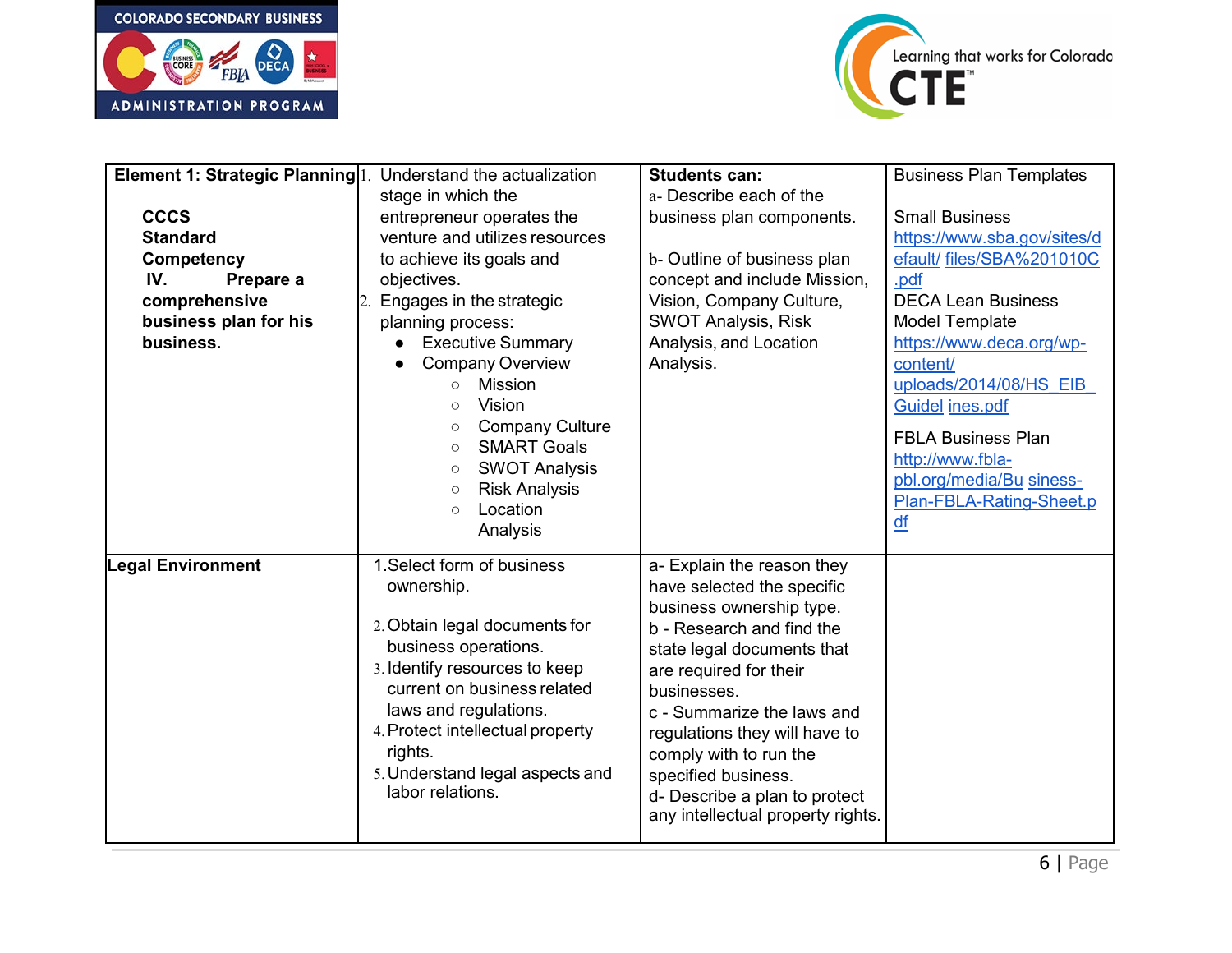



| <b>Human Resources and</b> | 1. Organizational planning.   | <b>Students can:</b>              |  |
|----------------------------|-------------------------------|-----------------------------------|--|
|                            |                               |                                   |  |
| <b>Business Management</b> |                               | a- Develop a graphic illustrating |  |
|                            | 2. Recruiting, interviewing,  | their organizational structure    |  |
| <b>CCCS</b>                | hiring, training.             | and reporting relationships.      |  |
| <b>Standard</b>            |                               | b - Create job descriptions and   |  |
| <b>Competency</b>          | 3. Compensation and benefits. | advertisements for the first      |  |
| II. Detail the problems in |                               | two employees they need to        |  |
| managing the operations of | 4. Understand and conduct     | hire.                             |  |
| his business;              | performance evaluations and   | Competitive<br>C                  |  |
|                            | rewards/recognition.          | compensation plan.                |  |
|                            |                               | d - Use a hiring matrix to        |  |
|                            | 5. Dismiss/fire employees.    | select qualified candidates       |  |
|                            |                               | based on interviews.              |  |
|                            |                               | e - Employee contract             |  |
|                            |                               | including compensation,           |  |
|                            |                               | benefits, evaluation terms, and   |  |
|                            |                               | employee dismissal                |  |
|                            |                               | f - Evaluate employees using      |  |
|                            |                               | a performance evaluation          |  |
|                            |                               | tool.                             |  |
|                            |                               | g - Provide documentation         |  |
|                            |                               | of employee performance.          |  |
|                            |                               | h - Develop a process for         |  |
|                            |                               | performance improvement,          |  |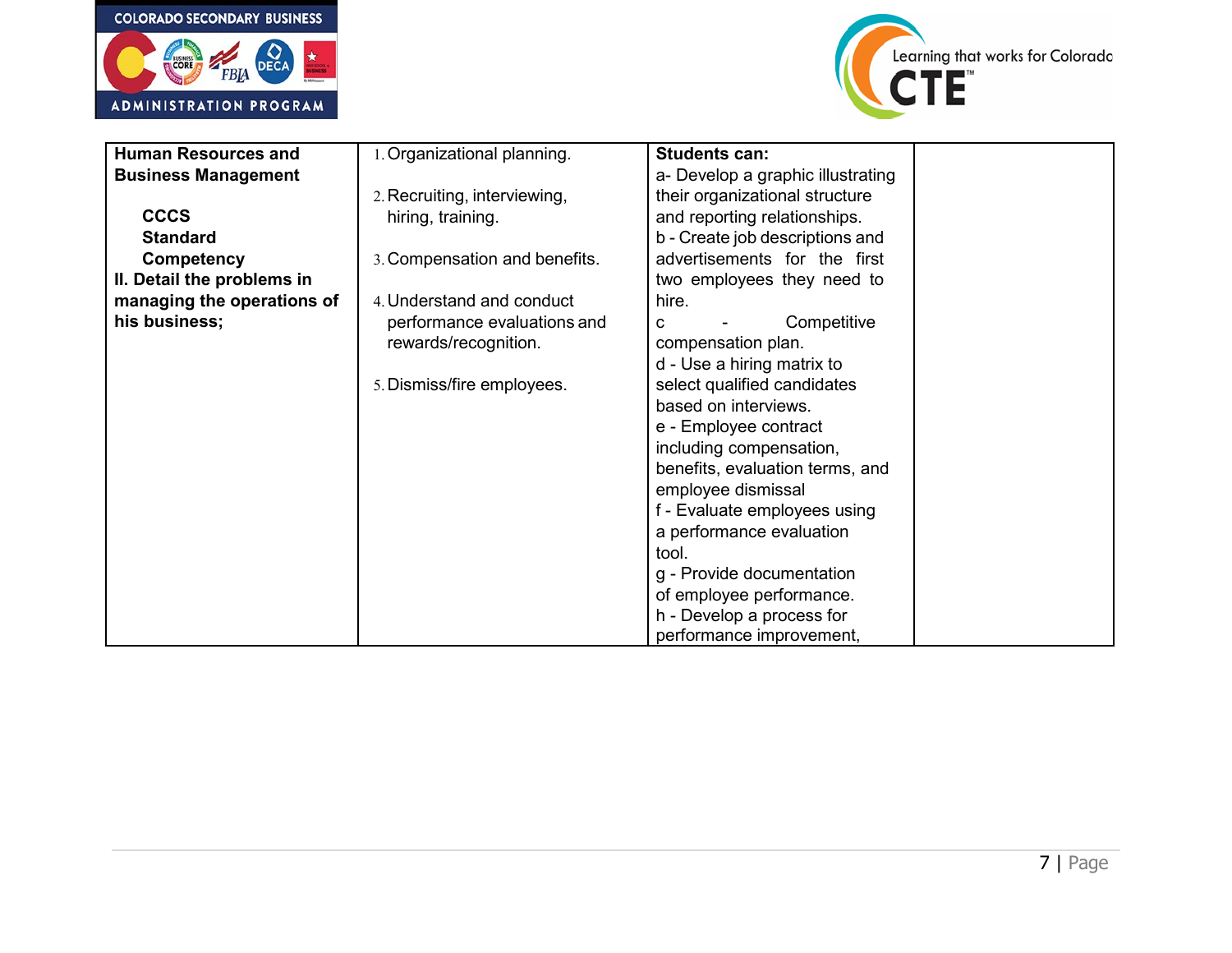



|                            |                                   | termination, and              |  |
|----------------------------|-----------------------------------|-------------------------------|--|
|                            |                                   | employee dismissal.           |  |
|                            |                                   |                               |  |
| <b>Sales and Marketing</b> | <b>Marketing Plan</b>             | <b>Students can:</b>          |  |
|                            | 1. Monitor internal               | <b>Marketing Plan</b>         |  |
| <b>CCCS</b>                | records for marketing             | - Develop<br>a complete<br>а  |  |
| <b>Standard</b>            | information.                      | marketing plan including the  |  |
| <b>Competency</b>          | Develop a<br>2.                   | Marketing Mix (4 Ps).         |  |
| <b>Discuss how to</b>      | marketing plan.                   | b - Create a brand and logo.  |  |
| market his product         | Determine image<br>3 <sub>l</sub> |                               |  |
| or service                 | business is to                    |                               |  |
|                            | project                           | <b>Sales</b>                  |  |
|                            | (positioning).                    | a- Establish sales goals for  |  |
|                            | Plan product/service<br>4.        | year one.                     |  |
|                            | mix.                              | b - Return procedure plan     |  |
|                            | Choose<br>5.                      | that includes warranties      |  |
|                            | product/service                   | and guarantees                |  |
|                            | name.                             |                               |  |
|                            | Build brand/image.<br>6.          |                               |  |
|                            | Understand<br>7 <sub>1</sub>      |                               |  |
|                            | branding, design,                 |                               |  |
|                            | and packaging.                    |                               |  |
|                            | <b>Sales</b>                      |                               |  |
|                            | 1. Understands how to set,        |                               |  |
|                            | align sales strategy and          |                               |  |
|                            | sales goals to the broader        |                               |  |
|                            | company goals and sales           |                               |  |
|                            | quotas.                           | Promotion                     |  |
|                            | 2. Understands how to             | a - Create a promotional plan |  |
|                            | actively monitor sales            | and budget                    |  |
|                            | people and pipeline.              |                               |  |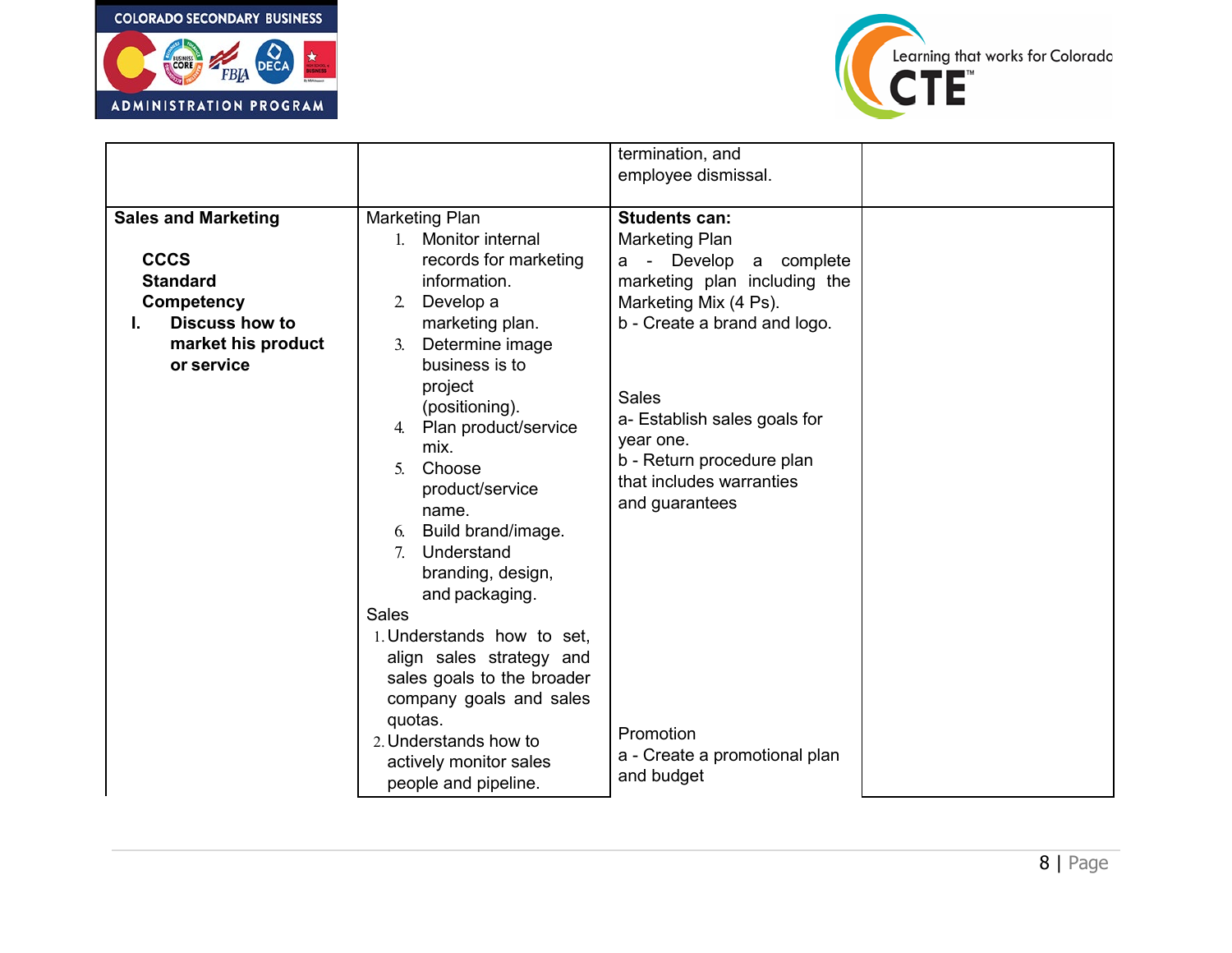| <b>COLORADO SECONDARY BUSINESS</b> |                                                                                                                                                                                                            |                                                                                                               |                                         |
|------------------------------------|------------------------------------------------------------------------------------------------------------------------------------------------------------------------------------------------------------|---------------------------------------------------------------------------------------------------------------|-----------------------------------------|
| E BUSINESS<br>FBIA                 |                                                                                                                                                                                                            |                                                                                                               | Learning that works for Colorado<br>CTE |
| <b>ADMINISTRATION PROGRAM</b>      |                                                                                                                                                                                                            |                                                                                                               |                                         |
|                                    | 3. Monitor competitors<br>for pricing, offerings<br>and approaches.<br>4. Understands customer<br>support after sales issues.<br>5. Understand the role<br>E-commerce and<br>technology serve in<br>sales. | b - Develop an advertisement,<br>press release, or interactive<br>social media promotion for the<br>business. |                                         |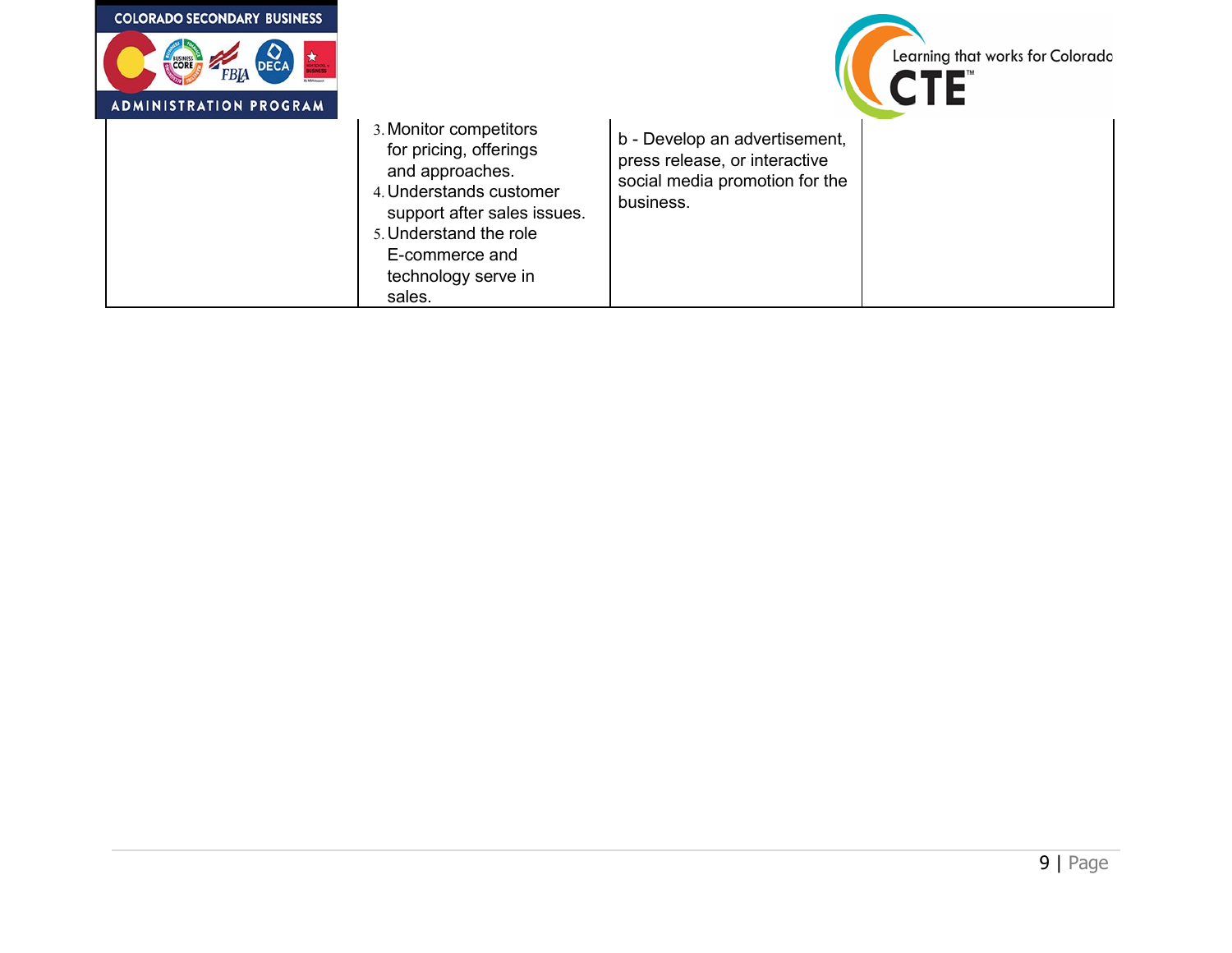



| Promotion |                         |  |
|-----------|-------------------------|--|
| 1.        | Explain the role        |  |
|           | of promotion.           |  |
| 2.        | Prepare a promotional   |  |
|           | plan and budget that    |  |
|           | includes personal       |  |
|           | selling, public         |  |
|           | relations, advertising, |  |
|           | sales promotion, direct |  |
|           | marketing.              |  |
| 3.        | Prepare a social        |  |
|           | media strategy.         |  |
| 4.        | Write a news release    |  |
|           | and obtain publicity.   |  |
| 5.        | Select sales-           |  |
|           | promotion options       |  |
|           | such as coupons,        |  |
|           | display, email.         |  |
| 6.        | Conceptualize and       |  |
|           | design                  |  |
|           | advertisements.         |  |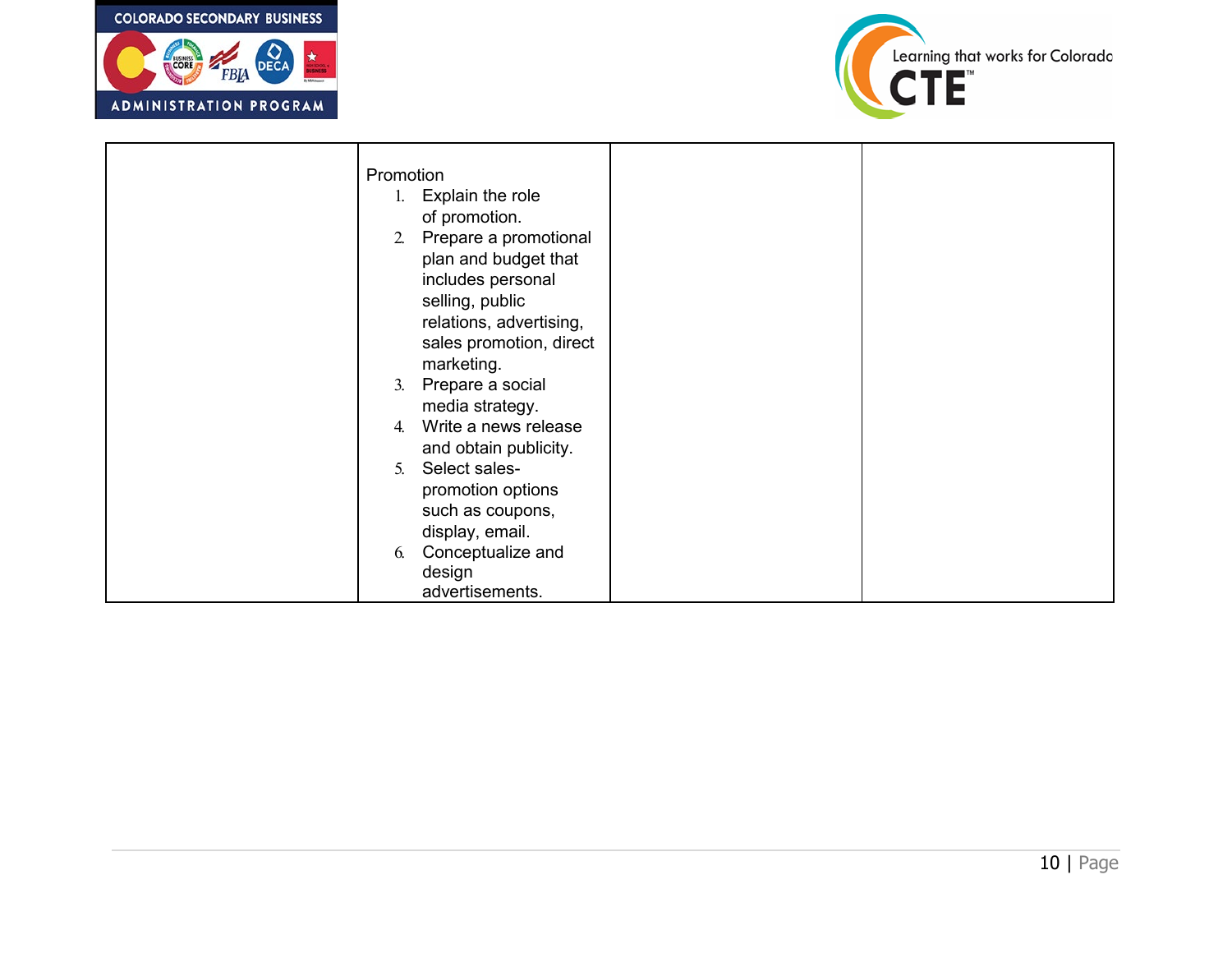| <b>COLORADO SECONDARY BUSINESS</b>                   |                                                                                                                                                                                                                                                                                                                                                                                                                                                                                                                             |                                                                                                                                                                                                                                                                  |                                  |
|------------------------------------------------------|-----------------------------------------------------------------------------------------------------------------------------------------------------------------------------------------------------------------------------------------------------------------------------------------------------------------------------------------------------------------------------------------------------------------------------------------------------------------------------------------------------------------------------|------------------------------------------------------------------------------------------------------------------------------------------------------------------------------------------------------------------------------------------------------------------|----------------------------------|
| CORE<br><b>FBIA</b><br><b>ADMINISTRATION PROGRAM</b> |                                                                                                                                                                                                                                                                                                                                                                                                                                                                                                                             |                                                                                                                                                                                                                                                                  | Learning that works for Colorado |
| <b>Supply Chain Management</b>                       | 1. Understand product<br>planning and pricing.<br>2. Understand cost of<br>goods sold.<br>3. Understand supply<br>chains, suppliers and<br>channel distribution.<br>4. Explore equipment and<br>associated costs of<br>production versus<br>purchasing aftermarket<br>products.<br>5. Understands logistics and<br>delivery. Select appropriate<br>distribution channels for<br>the business.<br>6. Understand the role<br>e-commerce and<br>technology serve in the<br>business.<br>7. Distribution and global<br>markets. | <b>Students can:</b><br>a- Find and compare quotes<br>from potential vendors.<br>b - Create sample product<br>packaging that contains<br>product information and<br>effectively advertises the<br>product/service.<br>c - Visually represent the<br>supply chain |                                  |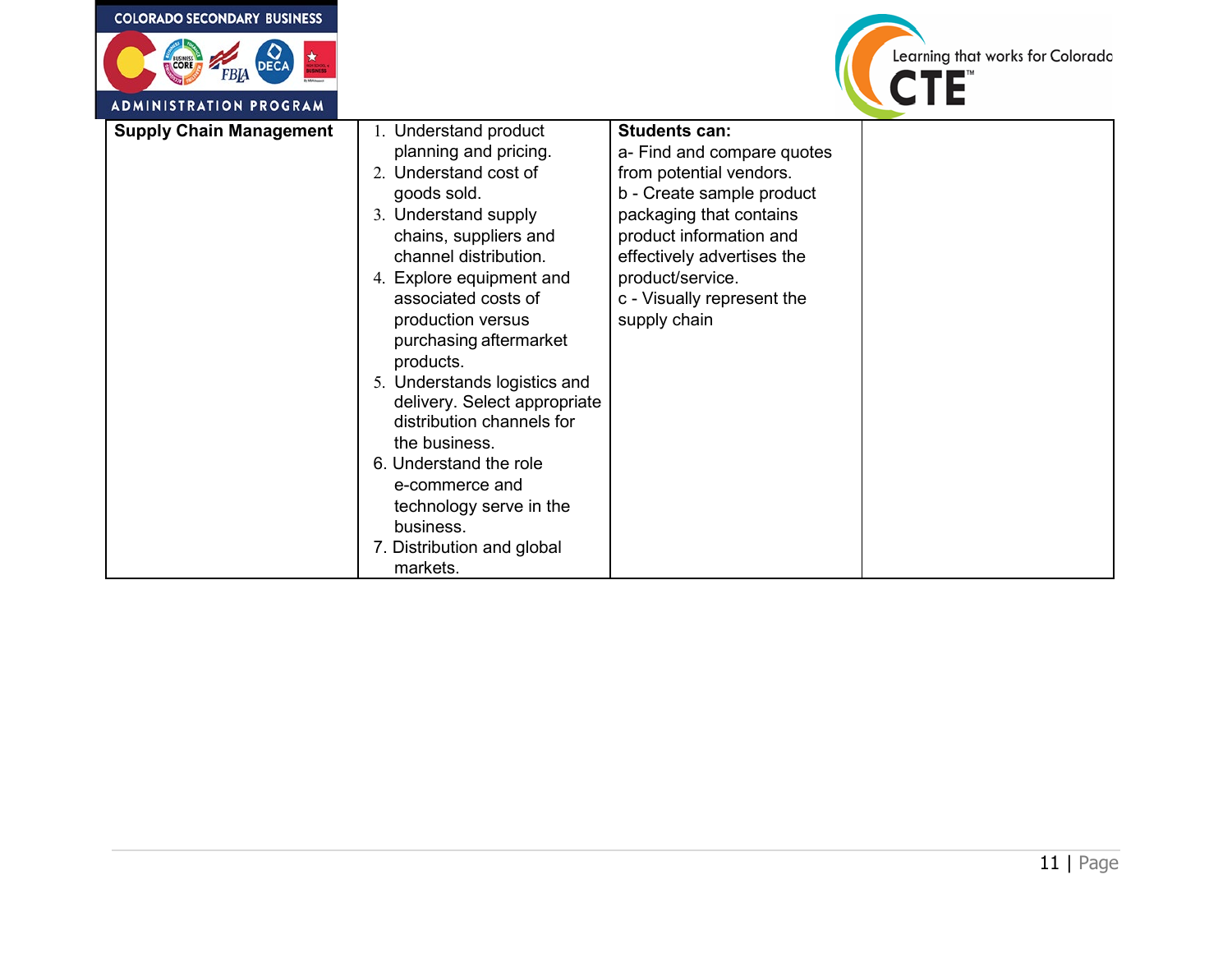



| <b>Finance and Accounting</b> |    |                          | <b>Students can:</b>               |  |
|-------------------------------|----|--------------------------|------------------------------------|--|
|                               |    | Understand the           | a - Pricing Analysis,              |  |
| <b>CCCS</b>                   |    | concept development      | Margin Analysis, and               |  |
| <b>STANDARD</b>               |    | state in which the       | <b>Break Even Analysis</b>         |  |
| <b>COMPETENCY:</b>            |    | entrepreneur plans       | b- Startup capital                 |  |
| Demonstrate a better<br>III.  |    | the venture, identifies  | requirements c - Summary of        |  |
| understanding of accounting   |    | needed resources         | financial options and              |  |
| and financial controls        |    | using a business plan,   | associated risk.                   |  |
|                               |    | identifies strategies to | d - Simplified Balance Sheet       |  |
|                               |    | protect intellectual     | and Projected Income               |  |
|                               |    | property, etc.           | <b>Statement</b>                   |  |
|                               | 2. | Determine financing      | c - Debt and repayment plan        |  |
|                               |    | needed to start a        | d - Create or use a tool that will |  |
|                               |    | business. Able to        | accurately record financial        |  |
|                               |    | develop and monitor      | transactions.                      |  |
|                               |    | financials.              |                                    |  |
|                               | 3. | Understand profit and    |                                    |  |
|                               |    | loss income              |                                    |  |
|                               |    | statements to remain     |                                    |  |
|                               |    | positive.                |                                    |  |
|                               | 4. | Price product/services   |                                    |  |
|                               |    | and create a margin      |                                    |  |
|                               |    | analysis. Establish      |                                    |  |
|                               |    | pricing objectives.      |                                    |  |
|                               |    | Select pricing           |                                    |  |
|                               |    | strategies. Set prices   |                                    |  |
|                               |    | and adjust as            |                                    |  |
|                               |    | necessary to maximize    |                                    |  |
|                               |    | profitability.           |                                    |  |
|                               | 5. | Estimate costs and       |                                    |  |
|                               |    | potential revenues       |                                    |  |
|                               |    | for planning             |                                    |  |
|                               |    | purposes.                |                                    |  |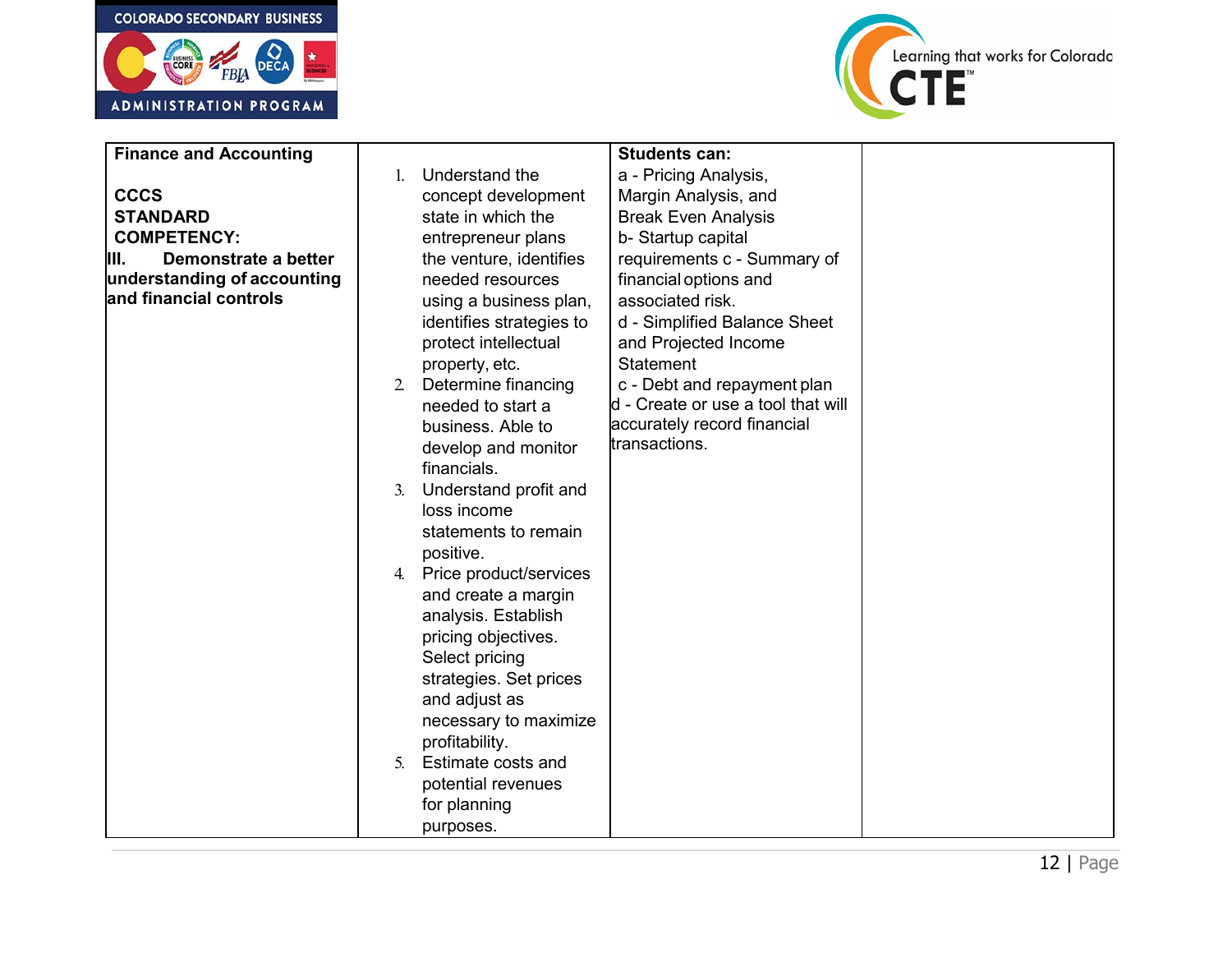



|                        |                | Determine breakeven         |                          |  |
|------------------------|----------------|-----------------------------|--------------------------|--|
|                        |                | point using sales           |                          |  |
|                        |                | forecasts.                  |                          |  |
|                        | 6.             | Determine financing         |                          |  |
|                        |                | needed to start a           |                          |  |
|                        |                | business and sources of     |                          |  |
|                        |                | assistance. Explore         |                          |  |
|                        |                | opportunities to secure     |                          |  |
|                        |                | venture capital and         |                          |  |
|                        |                | associated financial risk.  |                          |  |
|                        | 7.             | Able to report results      |                          |  |
|                        |                | accurately and              |                          |  |
|                        |                | effectively.                |                          |  |
|                        | 8.             | Develop and monitor         |                          |  |
|                        |                | internal control            |                          |  |
|                        |                | safeguards.                 |                          |  |
| <b>Risk Management</b> | 1.             | Explain and evaluate        | <b>Students can:</b>     |  |
|                        |                | potential risks.            | a - Risk Analysis        |  |
|                        | $\mathfrak{L}$ | Determine business's        | b - SWOT Analysis        |  |
|                        |                | exposure to different       | c - Organizational chart |  |
|                        |                | types of risk.              | with reporting           |  |
|                        | 3.             | Develop                     | relationships            |  |
|                        |                | procedures/policies and     |                          |  |
|                        |                | obtain adequate             |                          |  |
|                        |                | insurance to mitigate risk. |                          |  |
|                        | 4.             | <b>Establish parameters</b> |                          |  |
|                        |                | for staff responsibility /  |                          |  |
|                        |                | authority.                  |                          |  |